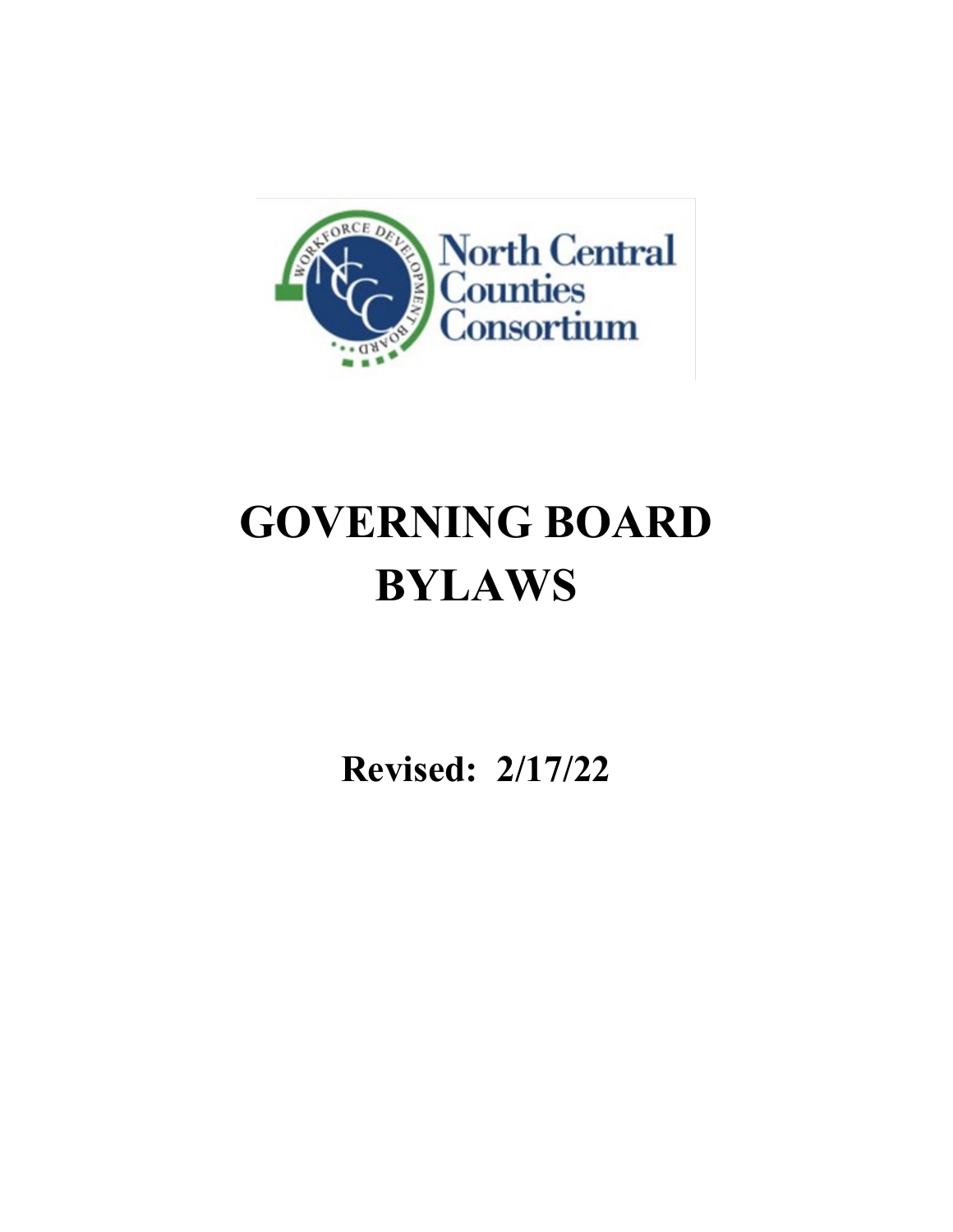| <b>ARTICLE III — REMOVAL AND RESIGNATION OF MEMBERS 1</b> |
|-----------------------------------------------------------|
|                                                           |
|                                                           |
|                                                           |
|                                                           |
|                                                           |
|                                                           |
|                                                           |
|                                                           |
|                                                           |
|                                                           |
|                                                           |
|                                                           |
|                                                           |
|                                                           |
|                                                           |

## **TABLE OF CONTENTS**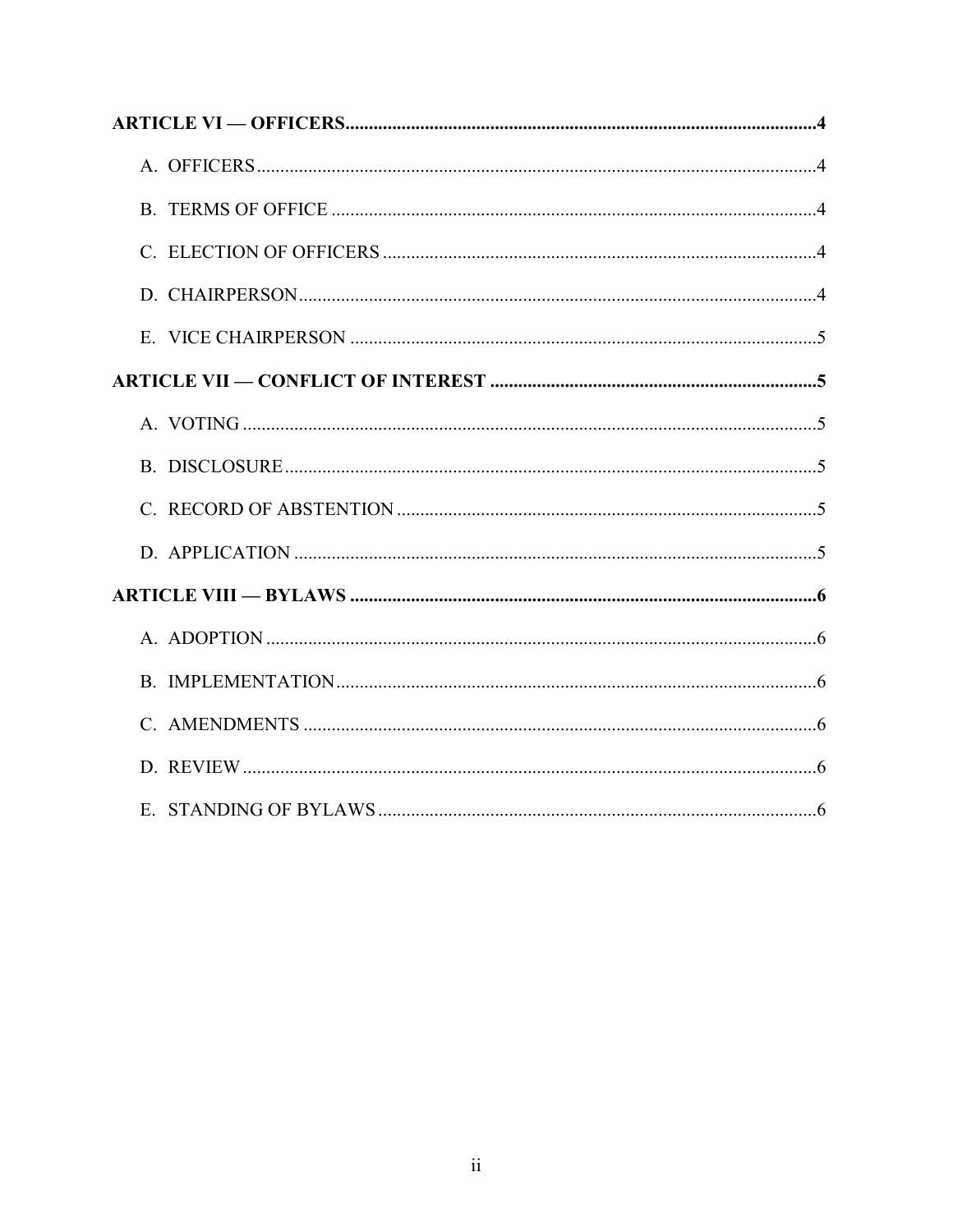#### **ARTICLE I — PURPOSE AND FUNCTIONS**

#### **A. AUTHORIZATION**

The North Central Counties Consortium (NCCC) Governing Board is established pursuant to the Revised Joint Exercise of Powers Agreement between the counties of Colusa, Glenn, Sutter and Yuba and the Workforce Innovation and Opportunity Act (WIOA) of 2014.

#### **B. PURPOSE**

The purpose of the Governing Board is to exercise its powers to develop and operate a four county workforce development system. The Governing Board shall exercise the powers and functions granted to local governments of each member county under any workforce development legislation adopted by the federal government or the State of California.

#### **ARTICLE II — MEMBERSHIP**

#### **A. MEMBERSHIP AND APPOINTMENT**

- 1. As authorized by the Joint Exercise of Powers Agreement, membership of the Board is established to be composed of four members selected as follows:
	- a) One member of the Board of Supervisors of Colusa County;
	- b) One member of the Board of Supervisors of Glenn County;
	- c) One member of the Board of Supervisors of Sutter County; and
	- d) One member of the Board of Supervisors of Yuba County.
- 2. The following criteria will be used for all Board appointments:
	- a) Each Board member must be a member of the Board of Supervisors in his or her respective county;
	- b) Each Board member must be appointed by the Board of Supervisors in the county he or she represents and be given full authority by that county's Board of Supervisors to act on their behalf.

#### **B. TERMS OF APPOINTMENT**

Governing Board members shall be appointed to serve a term length determined by the Board of Supervisors on which that Governing Board member sits.

#### **ARTICLE III — REMOVAL AND RESIGNATION OF MEMBERS**

#### **A. REMOVAL OF MEMBERS**

Members may be removed for cause or because of absence in accordance with the following criteria: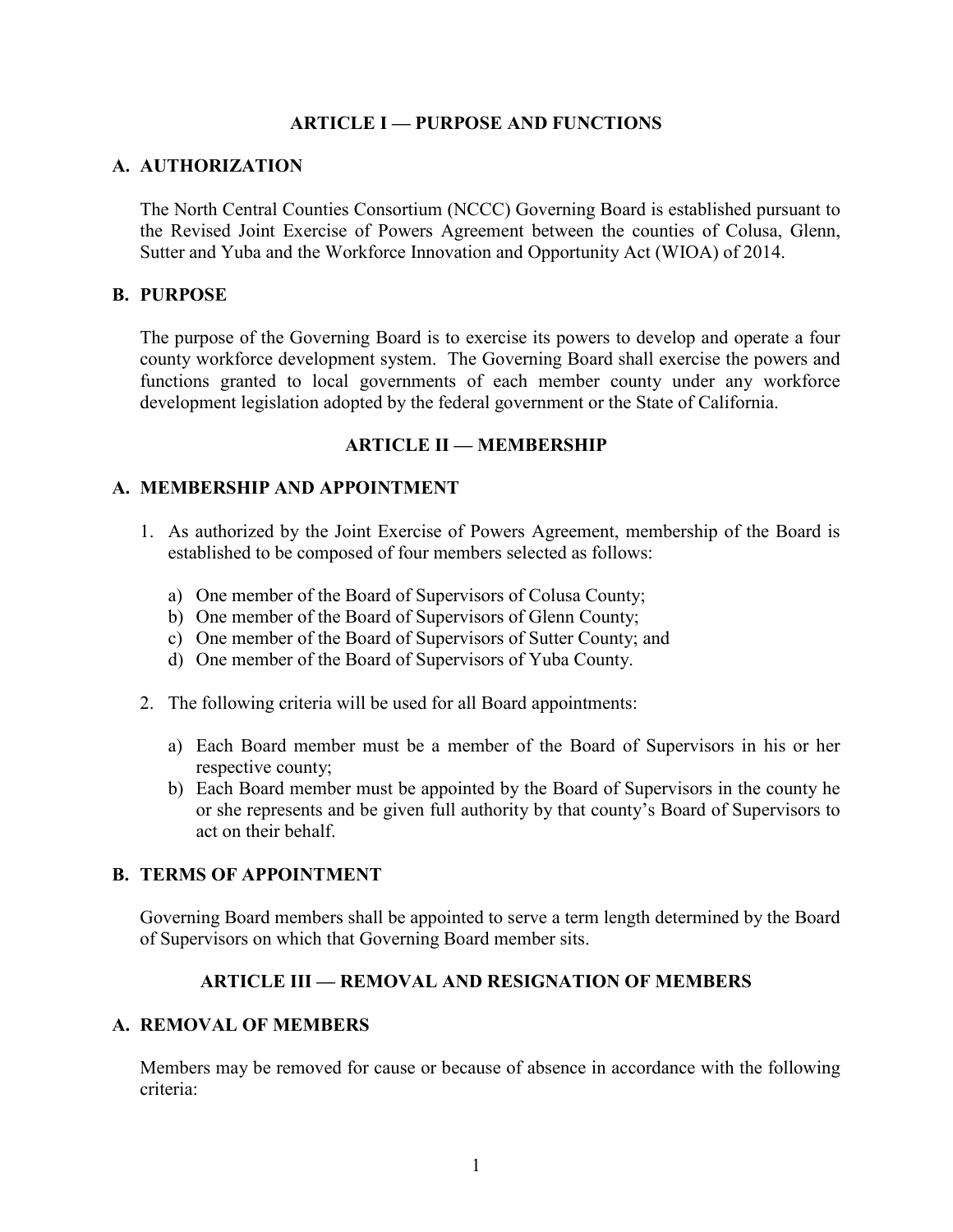#### 1. Removal for Cause

Cause shall be defined as a majority determination of the full NCCC Governing Board that the member is unable to effectively represent the county which he or she represents, or no longer complies with the membership requirements stated in Article II, Section A.

2. Removal for Absenteeism

Members may be removed from membership on the Governing Board if the member is absent from more than three (3) consecutive regular full meetings of the NCCC Governing Board. A member with a substantial pattern of absences may be removed from membership.

The Chairperson shall recommend to the Board the removal of any member(s) based on cause or absence. Removal of a member shall require an affirmative vote of not less that three members of the NCCC Governing Board where a quorum is present as provided in Section 3(c) of the NCCC Joint Exercise of Powers Agreement. Upon removal of a Board member, the Governing Board shall make an immediate request to the county formerly represented by the removed member that a new Board member be designated and appointed to the Governing Board.

## **B. RESIGNATION OF MEMBERS**

- 1. Resignation of NCCC Governing Board members should be effected by a written letter of resignation submitted to the Chairperson of the Governing Board, and to the Board of Supervisors for the county he or she represents.
- 2. If a member is absent from four (4) consecutive regular full meetings of the NCCC Governing Board, without notification as specified in Article IV, and after a good faith effort by the Chairperson to contact member regarding the absences, the member shall be considered to have resigned.

## **ARTICLE IV — DUTIES OF MEMBERS**

#### **A. ATTENDANCE**

Members shall attend regularly-scheduled meetings of the Governing Board and joint Governing Board/Workforce Development Board (WDB) meetings. Governing Board members may be required to attend special and emergency meeting as necessary.

#### **B. NOTIFICATION OF ABSENCE**

Members shall notify the Chairperson of the Governing Board of any expected absence for a meeting by 5:00 PM of the day before the meeting, indicating good and sufficient reasons for the absence. Such notification may be direct or through staff of the NCCC.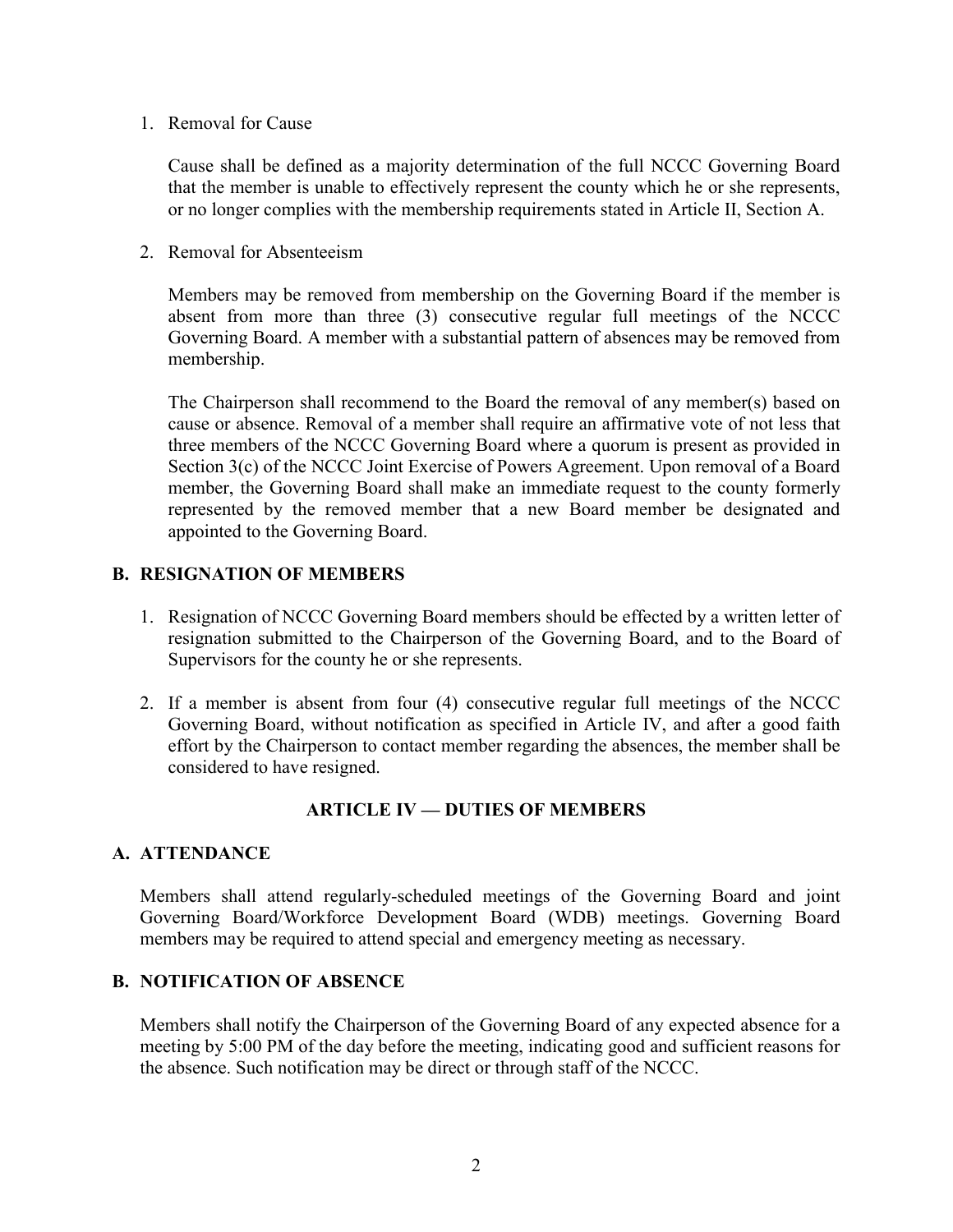#### **ARTICLE V — MEETINGS AND ACTIONS**

#### **A. SCHEDULE OF REGULAR MEETINGS**

- 1. The Governing Board shall adopt a schedule of regular meetings and transmit that schedule to all Board members, the WDB, and the public at large.
- 2. Regular meetings may be canceled either by the Chairperson or by a majority vote at a meeting. Alternate dates for the regular meeting may be set in the same manner.

#### **B. NOTICE OF REGULAR MEETINGS**

Notice of regular meetings specifying time, date, location and agenda, shall be provided, in writing or electronically, to Governing Board members and the WDB no less than seven (7) days prior to the scheduled meetings. An agenda shall be publically posted and distributed upon request to the public no less than 72 hours before a regular meeting of the Governing Board in accordance with California Government Code section 54954.2 (Ralph M. Brown Act).

#### **C. SPECIAL MEETINGS**

Special meetings of the Governing Board may be called either by the Chairperson or at the request of a majority of Governing Board members. Notice of special meetings shall be delivered to members personally, by mail, or electronically, and must be received twentyfour hours in advance of time of the meeting. Said notice must state the business to be considered. Special meetings shall be called and conducted in accordance with California Government Code section 54956.

#### **D. QUORUM**

- 1. For the purpose of conducting a meeting, a quorum of the Governing Board shall be a majority of all members of the Governing Board.
- 2. For purpose of voting on policy or contract issues, Board members who have disqualified themselves due to a conflict of interest will not be considered in the determination of a quorum.

#### **E. PUBLIC MEETINGS**

All meetings of the NCCC Governing Board shall be open, public, and noticed in conformance with the Ralph M. Brown Act, California Government Code section 54960, et. seq., as amended.

#### **F. MEETING MINUTES**

The recording secretary shall record in the minutes: the time and place of the meeting; members who are present; official acts of the Governing Board; and the number of votes of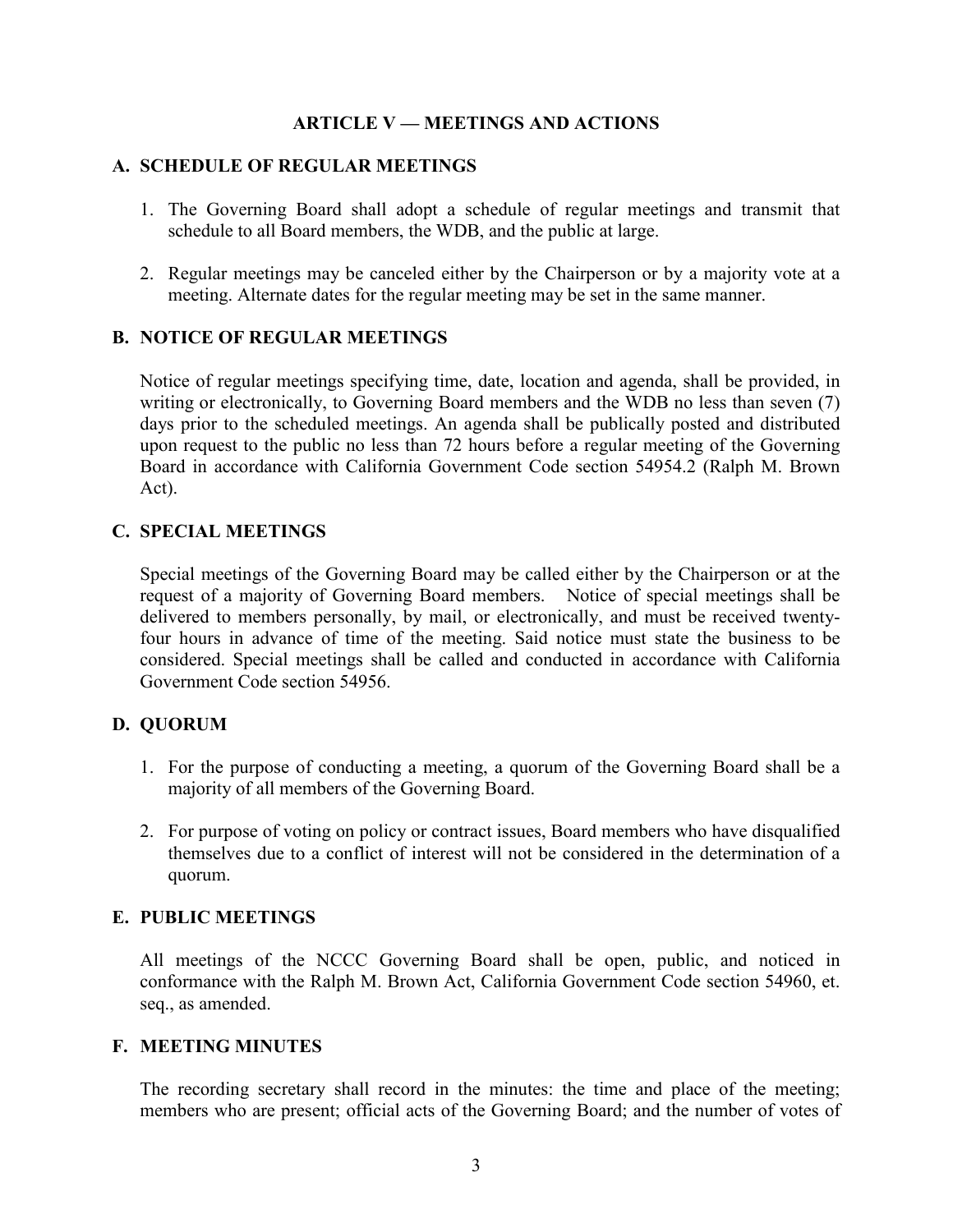members, ayes, nays, and abstentions, except when the action is unanimous. When requested by a member, his or her dissent or approval, and reasons, shall be recorded. When a member abstains due to a conflict of interest, his or her abstention and the reason shall be recorded.

## **G. APPROVAL OF MINUTES**

The minutes shall be presented for approval at the succeeding regular meeting.

#### **H. MAJORITY RULE**

Decisions and acts made by majority vote of the Board members at any properly-noticed meeting shall be regarded as acts of the Board except as otherwise provided by these Bylaws.

## **I. RULES OF ORDER**

The current version of Robert's Rules of Order shall guide the Governing Board in all proceedings, except as otherwise provided for in these Bylaws.

#### **ARTICLE VI — OFFICERS**

#### **A. OFFICERS**

Officers of the NCCC Governing Board shall be the Chairperson and the Vice-Chairperson.

#### **B. TERMS OF OFFICE**

Both the Chairperson and Vice Chairperson shall serve two year terms. Both positions may be retained indefinitely by reelection pursuant to the provision set forth in Section C of this Article.

#### **C. ELECTION OF OFFICERS**

Election of officers shall be held every two years at the first meeting of every odd numbered year. Each office shall be filled by a Board member meeting the qualification requirements stated in Article II, Section A of these Bylaws. Board members will be elected to office through a majority vote of all Board members.

#### **D. CHAIRPERSON**

The duties of the Chairperson shall be to preside at Governing Board meetings, decide points of order, announce all business, entertain motions, put motions to vote, and announce vote results. The Chairperson may call special and emergency meetings of the Governing Board and WDB.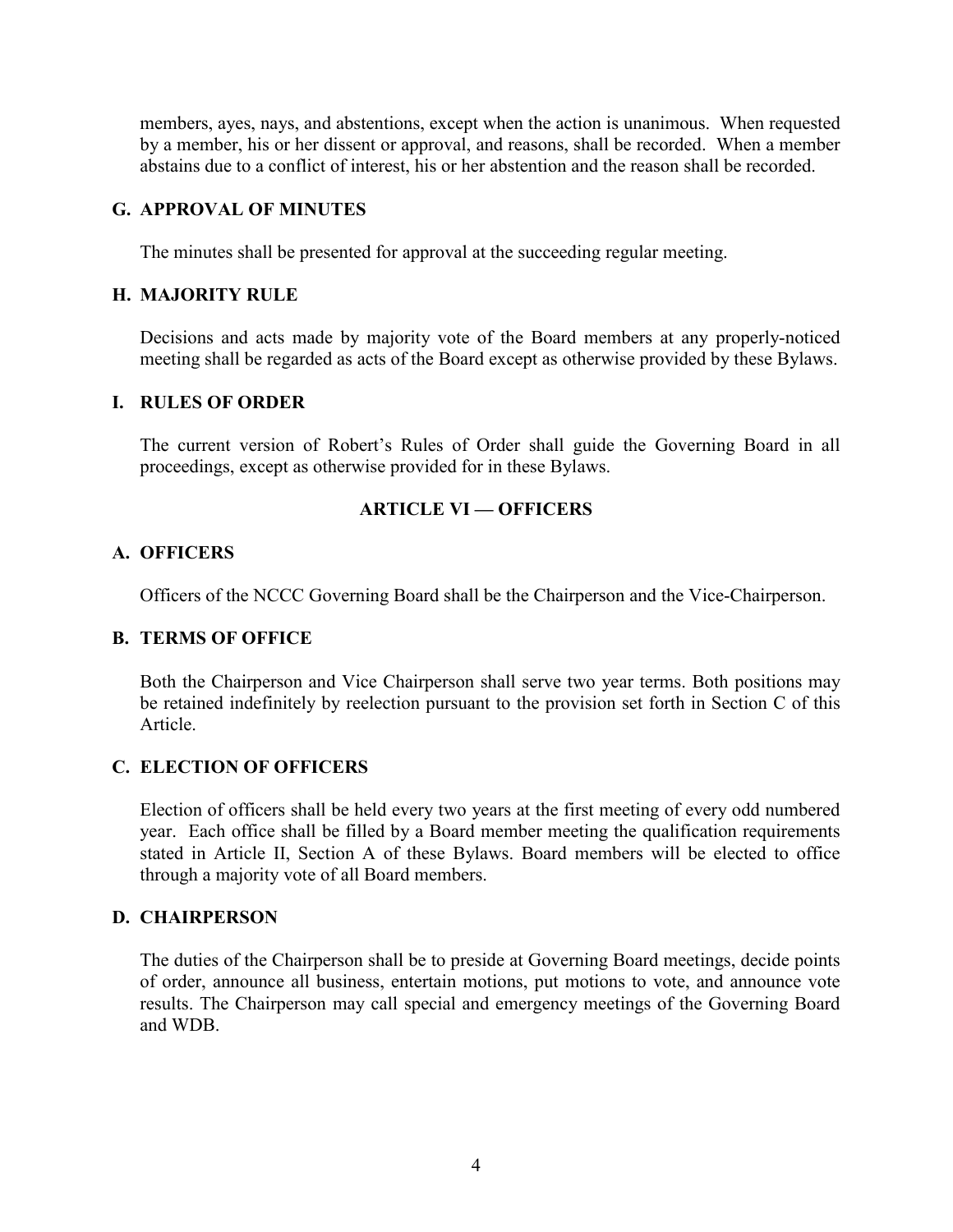#### **E. VICE CHAIRPERSON**

The Vice Chairperson shall perform the duties of the Chairperson in his or her absence. If the Chair becomes vacant, the Chairperson-Elect shall succeed to the Chair for the balance of term of office.

## **ARTICLE VII — CONFLICT OF INTEREST**

#### **A. VOTING**

No member of the Governing Board shall cast a vote or attempt to influence the body on any matter that has direct bearing on services to be provided by or which would financially benefit such a member or any organization with which such member is affiliated. However, nothing in these Bylaws shall necessarily preclude any Board member from casting a vote on a matter that has the effect of generally benefitting the county represented by that member, or any department or agency thereof, where interest is based solely on that member's seat on the Board of Supervisors.

- 1. For purposes of this Article, "any matter that has direct bearing" shall include policy and funding decisions that affect any organization in direct competition for funding with an organization such member represents or that would provide direct financial benefit to such member or the immediate family members of such member.
- 2. For purpose of this Article, "represents" includes the following types of affiliation: director, board member, advisor, paid consultant or employee.

Governing Board members shall make every attempt to avoid personal conflict of interest in awarding financial assistance, and in conducting procurement activities involving funds under the Workforce Innovation and Opportunity Act.

#### **B. DISCLOSURE**

In order to avoid conflict of interest or the appearance of such conflict, each member shall comply with any conflict of interest code adopted by the Governing Board and the Board of Supervisors. In addition, members shall submit to the Chairperson a written listing of his or her pertinent affiliations as described in Article VII, Section A(2).

#### **C. RECORD OF ABSTENTION**

Minutes of meetings shall record the abstentions of members who are prohibited from voting due to conflict of interest.

#### **D. APPLICATION**

The prohibitions shall apply to regular, special, and emergency meetings of the Governing Board.